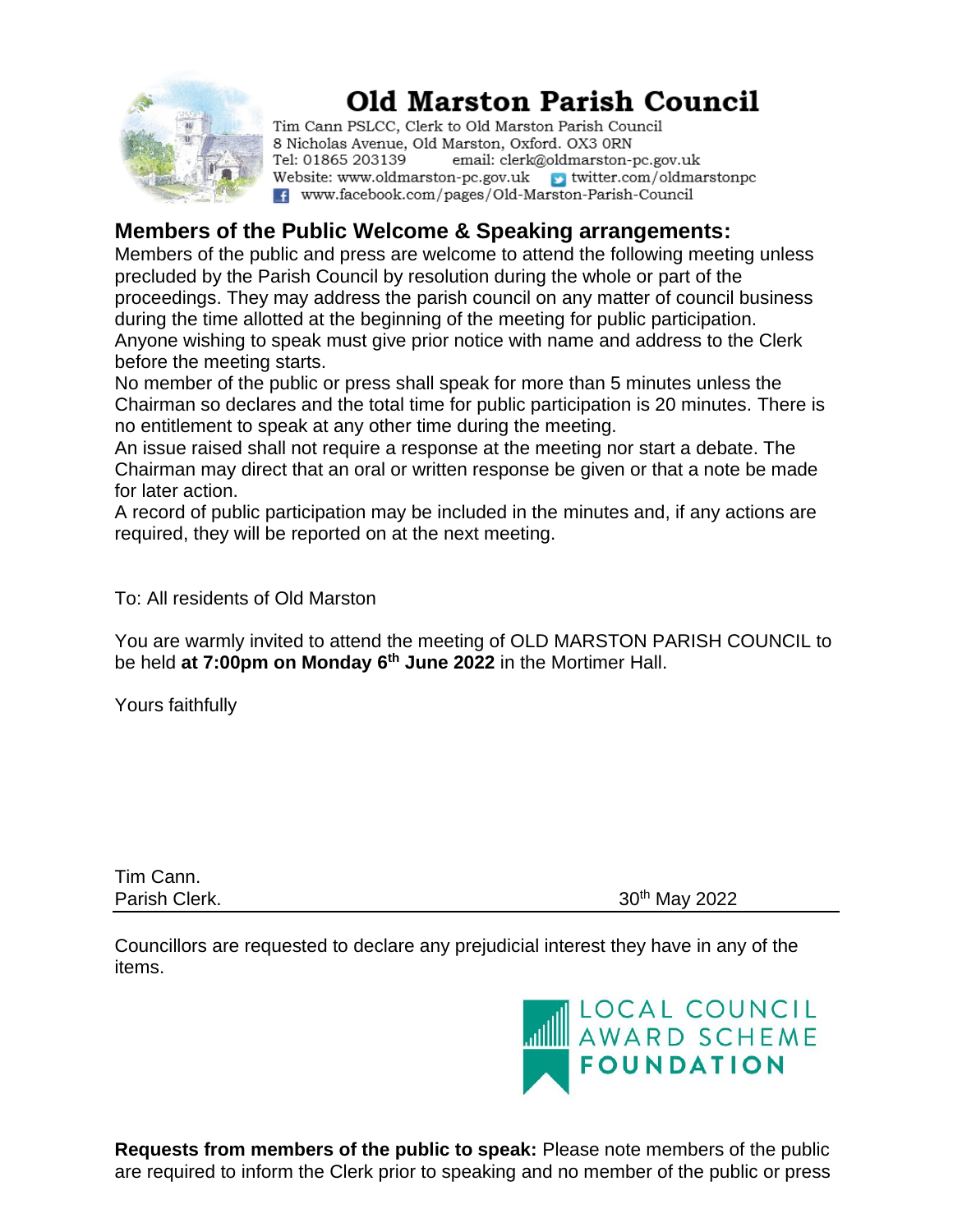shall speak for more than 5 minutes unless the Chairman so declares and the total time for public participation is 20 minutes.

# **AGENDA**

- **1. Request if anyone is intending to record the proceedings of the meeting, if so, has any member of the public any objections in being included.**
- **2. Apologies for absence and approval by Council**
- **3. Web Site, Facebook, and other social media.**
- **4. Public, County & City Councillors & Thames Valley Police participation (if any requests received)**
	- **a.** Thames Valley Police
	- **b.** County & City Councillors Report(s)
	- **c.** Public:
- **5. Approval of the Minutes of the meeting held on the 16th May 2022**
- **6. Matters arising omitting those for which an agenda heading follows**:-
	- The 'NO DOG' sign has been reinstalled on the pay area gate in the Boults Lane Recreation Ground.
- **7. Operational Checks:**
	- Weekly operational checks on the defibrillator have been carried out.
	- Weekly operational checks on the play equipment have been carried out.

### **8. Planning**

#### **Applications considered between meetings**: NONE. **Decisions**:

22/00187/FUL – 140 Oxford Road – **REFUSED**

22/00359/FUL – Manor Farm, 15A Mill Lane – **WITHDRAWN**

22/00759/FUL – 69 Arlington Drive – **APPROVED**

22/00869/FUL – 52 Mill Lane – **APPROVED.**

### **Awaiting Decisions**:

20/02457/DEL – Willow Barn, Oxford Road

21/02580/FUL – St Nicholas Caravan Park/Marston Paddock

21/03294/FUL – 56 Marsh Lane

21/03100/FUL – Land to rear of 1 Cromwell Close

22/00434/FUL – 4 Southcroft

22/00627/FUL – 86 Arlington Drive

22/00404/FUL – 36 Cavendish Drive

## **Applications to be decided**:

- **22/01168/FUL – 76 Cherwell Drive –** Erection of two storey side extension and single storey front extension.
- **Land North of Bayswater Brook**
- **Update on Land West of Mill Lane –** No further information received.
- **Update on Marston Paddock –** No further information received.

### **9. Finance:**

Bank balance as at 30/05/2022 –

Unity Trust Bank Account £56,416.04

Newbury Building Society A/c £86,950.84 Skipton Building Society A/c £5,036.09 Petty Cash £176.29 CiL Money £31,755.56

| The following accounts to be paid:                      | £ (Incl. VAT) |
|---------------------------------------------------------|---------------|
| Clerks Pay Including Expenses, Pension, etc. - May 2022 |               |
| Curry's (5x Laptops, Cases & Mouse)                     | 1,104.90      |
| The Red Lion (Jubilee Beacon Grant)                     | 500.00        |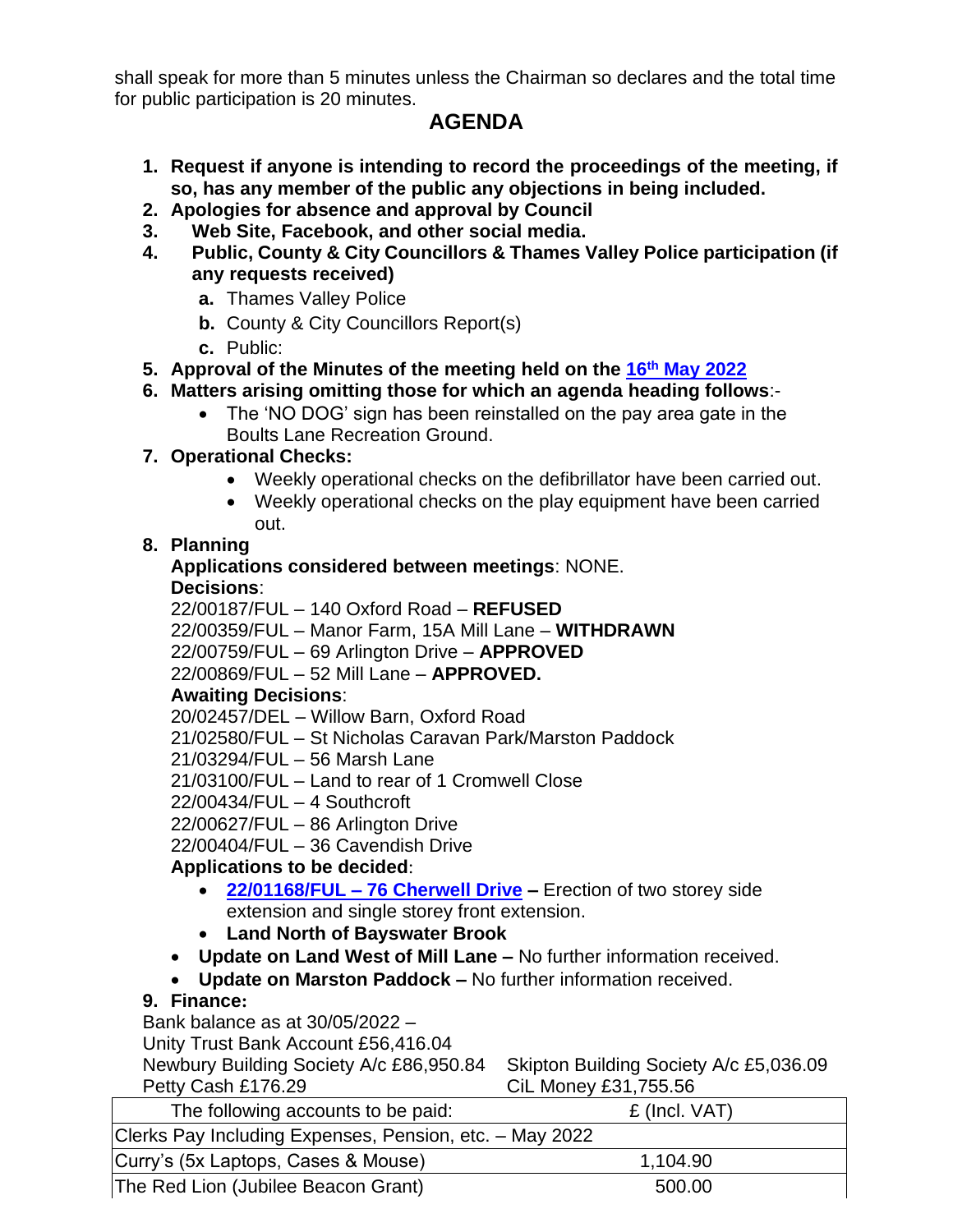| St Nicholas Church (Jubilee Grant)                             | 500.00      |  |
|----------------------------------------------------------------|-------------|--|
| <b>BT (Office Telephone)</b>                                   | 139.98      |  |
| ICCM (Annual membership)                                       | 95.00       |  |
| Oxford City Council (Parish Council Part of Election Services) | 2,576.50    |  |
| Parish Online (Annual Membership)                              | 240.00      |  |
| Sherfield Flooring (Pavilion Kitchen Floor)                    | 1,190.17    |  |
| Oxford Green Belt Network (Membership)                         | 15.00       |  |
| <b>TOTAL</b>                                                   | £7,135.53   |  |
| <b>Petty Cash Expenditure:</b>                                 |             |  |
| Wilko (Frame for Certificate)                                  | 4.50        |  |
| Coop (Parishioners Annual Meeting Refreshments)                | 11.80       |  |
| <b>TOTAL</b>                                                   | 16.30       |  |
| <b>INCOME:</b>                                                 | (No Income) |  |

- a. Approval of payments.
- b. End of Year Accounts & approval and signing of AGAR
- c. The Red Lion have asked for a further £500 towards cost of Jubilee Celebrations.

#### **10. Underpass Project**

**11. Old Marston Library**: On the 6<sup>th</sup> September 2022, according to the plaque on the library noticeboard, Old Marston Library will be 60 years old. Council may wish to consider marking this occasion in some way.

#### **12.Adoption of:**

- Corporate Body Policy
- Value for Money Policy.

### **13.Review of Cycle Safety in Parish**

**14.Tendering/Procurement Criteria:** Living Wage Council

#### **15.Upgrade of Laptops & going paperless**

- **16.Yellow Lines Boults Lane area**
- **17.Flooding Boults Lane**
- **18.Dangerous Trellis near parking area Boults Lane**
- **19.General State of Pavilion.**

### **20.Cemetery:**

- **a.** [Memorial for Katherine MacLarnon](file:///C:/Users/DH220/Desktop/OMPC%20June%202022/Katherine%20Macarlan.pdf)
- **b.** The relatives of Molly Mustion would like to erect a wooden cross approx. 2'6" high.
- **c.** [Memorial for Gertrude Austin](file:///C:/Users/DH220/Desktop/OMPC%20June%202022/Gertrude%20Austin.pdf)
- **d.** [Memorial for Ian Johnson](file:///C:/Users/DH220/Desktop/OMPC%20June%202022/Ian%20Johnson.pdf)
- **e.** [Memorial for Eric Johnson](file:///C:/Users/DH220/Desktop/OMPC%20June%202022/Eric%20Johnson.pdf)
- **f.** [Memorial for Margaret Johnson](file:///C:/Users/DH220/Desktop/OMPC%20June%202022/Margaret%20Johnson.pdf)
- **g.** [Memorial for Jean Howkins](file:///C:/Users/DH220/Desktop/OMPC%20June%202022/Jean%20Howkins.pdf)
- **h.** Replacement of bench in cemetery
- **i.** Vehicle entrance to green space near cemetery.
- **j.** Tripping hazard in Cemetery
- **21.Plus, anything of an urgent nature which comes to the Clerk's attention since the agenda was set.**
	- Lack of Medical Centre in the parish
- **22. Information sharing (including correspondence)**

Rural Services Network Digest etc,

- OALC Newsletter
- Correspondence.